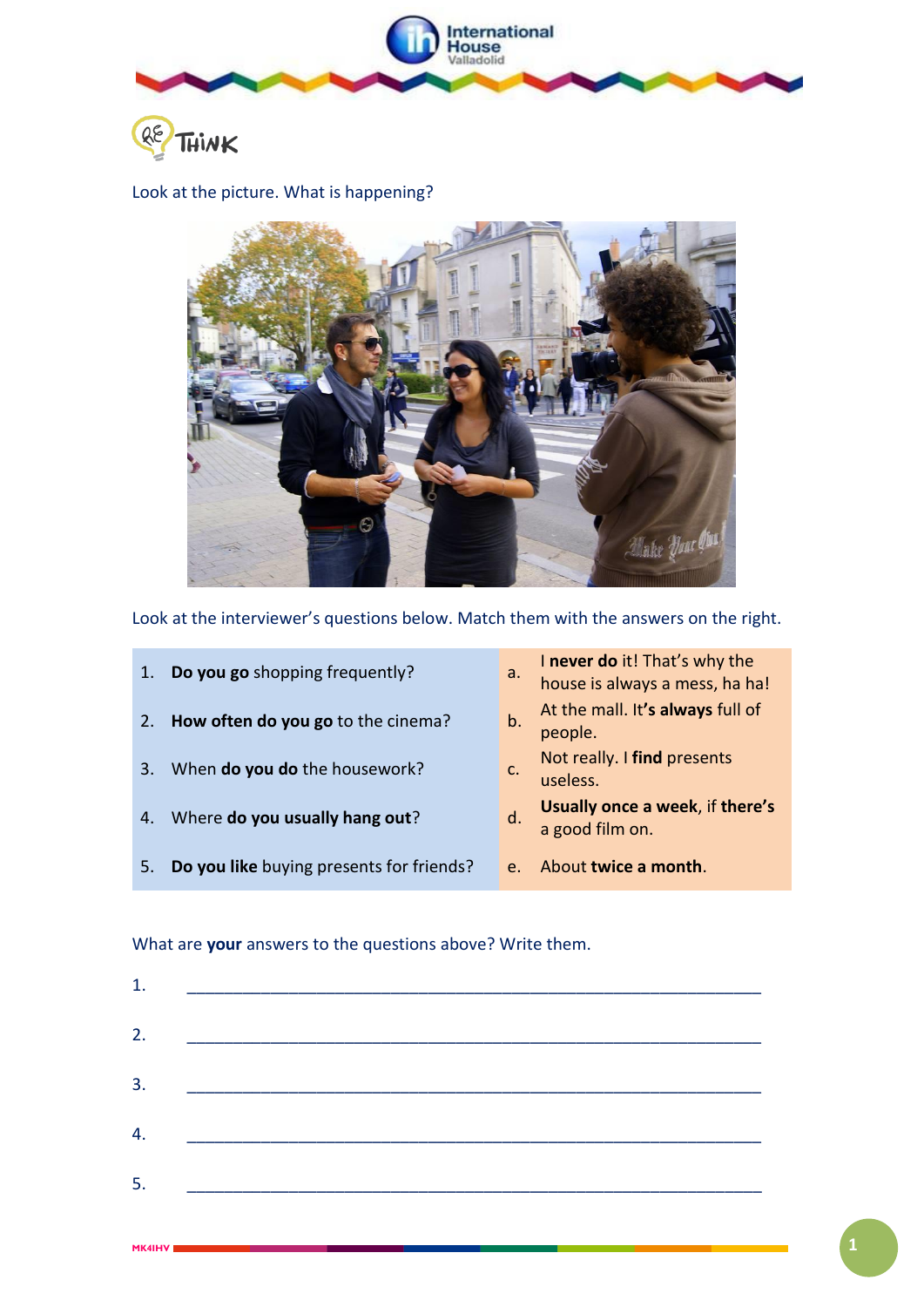

## **QUICK LANGUAGE STUDY**

# **THE PRESENT SIMPLE**

| <b>FORM</b>                                | <b>SPELLING</b>                                          |
|--------------------------------------------|----------------------------------------------------------|
| I read - Do I read? - I don't read         | 1. most verbs -s: I stop - he stops                      |
| he reads - Does he read? - He doesn't read | 2. verbs in $-s$ , $-ss$ , $ch$ , $sh$ , $o$ , $x$ add - |
| Yes, I do. - No, I don't.                  | es: I miss - he misses                                   |
| Yes, he does. No, he doesn't.              | 3. verbs in consonant + $\mathbf y$ drop the $\mathbf y$ |
|                                            | and add - <b>ies</b> : I study he studies                |
| <b>USE</b>                                 |                                                          |

### **USE**

- 1. For permanent states. : Mark **works** as a sales assistant.
- 2. Repeated actions and habits. : Helen **usually reads** in bed at night.
- 3. With adverbs of frequency (**always**, **usually**, **sometimes**, **hardly ever**, **never**)
- 4. With time expressions (**once** / **twice**… **a day** / **week** / **month**,.. **at the weekend**, **on Monday**, **in the morning** / **afternoon** / **evening**, etc)
- 4. With 'how often'.: '**How often do you visit** relatives?

# **A. Complete the gaps with the verbs in the Present Simple.**

- 1. Maria \_\_\_\_\_\_\_\_\_\_\_\_\_\_\_\_\_\_\_(watch) TV only at weekends.
- 2. \_\_\_\_\_\_\_\_\_\_ you \_\_\_\_\_\_\_\_\_\_(know) how to drive?
- 3. Mum (always / make) my favourite dessert every Sunday.
- 4. Simon \_\_\_\_\_\_\_\_\_\_\_\_\_\_\_(never / play) cards. He \_\_\_\_\_\_\_\_\_\_\_\_\_\_(hate) it.
- 5. I can also limits (tidy) my desk once a week.
- 6. We state of the sometimes / have) dinner at the vegetarian restaurant.
- 7. Where [1] Where  $(Paul / go)$  on Friday evenings?
- 8. Most teens  $(never / be)$  bored in the summer.
- 9. What time \_\_\_\_\_\_\_\_\_\_\_\_\_\_\_\_\_\_\_\_\_\_(you / usually / have) lunch on week days?
- 10. Why  $(kids / usually / forget)$  to brush their teeth?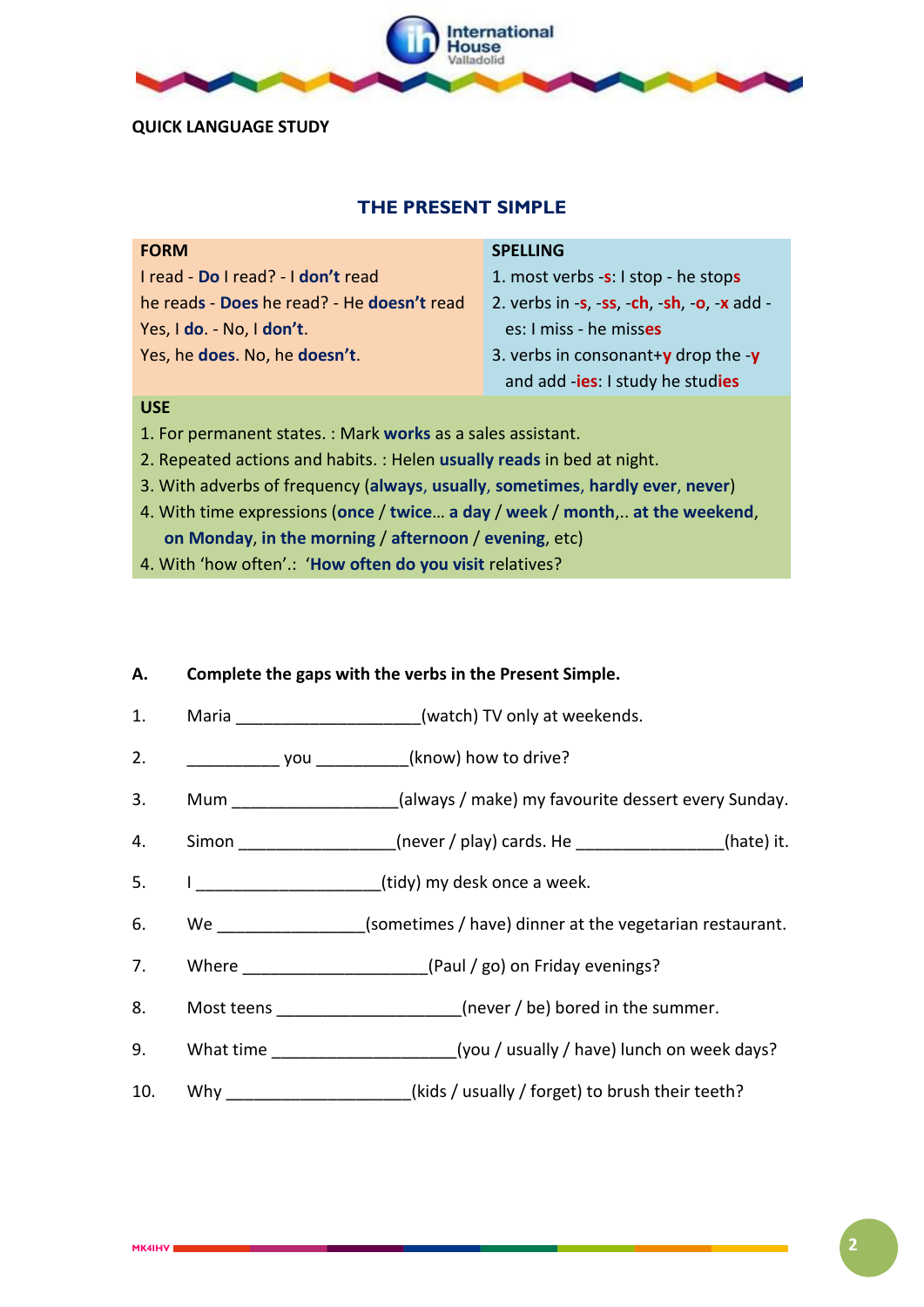| mational |                                                                                                                   |  |  |  |
|----------|-------------------------------------------------------------------------------------------------------------------|--|--|--|
| 1.       | About you<br>Answer the following questions about you with full answers.<br>What do you always do in the morning? |  |  |  |
| 2.       | Do you work or study?                                                                                             |  |  |  |
| 3.       | How often do you go out with friends?                                                                             |  |  |  |
| 4.       | Do you have a big or a small breakfast?                                                                           |  |  |  |
| 5.       | Do you like watching TV? How many hours do you watch TV every day?                                                |  |  |  |
| 6.       | How often do you do or help with the housework?                                                                   |  |  |  |
| 7.       | Do you prefer a quiet evening at home or out with friends?                                                        |  |  |  |
| 8.       | What time do you usually go to bed?                                                                               |  |  |  |

All images and logos have been searched on Google© using the 'Labeled for non-commercial use' filter search. Where available, the original source of the texts used has been acknowledged.

…………………………………………………………………………………………………………………………